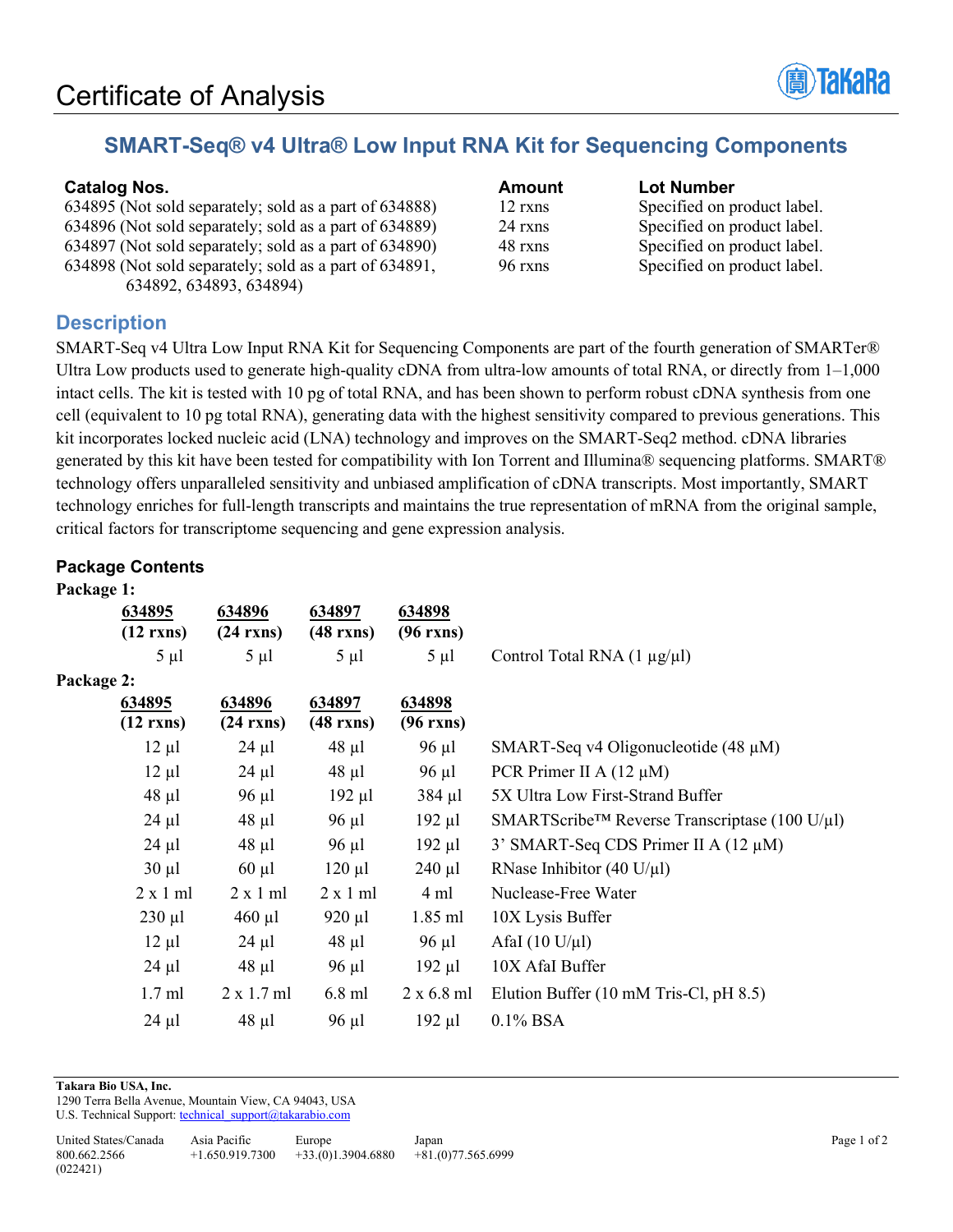# Certificate of Analysis Cat. Nos. 634895, 634896, 634897, 634898

SMART-Seq v4 Ultra Low Input RNA Kit for Sequencing Components (Not sold separately; sold as part of 634888, 634889, 634890, 634891, 634892, 634893, 634894)

## **Storage Conditions**

- Store Control Total RNA at -70°C.
- Store 10X Lysis Buffer at  $-20^{\circ}$ C. Once thawed, the buffer can be stored at 4 $^{\circ}$ C.
- Store Elution Buffer at  $-20^{\circ}$ C. Once thawed, the buffer can be stored at Room Temperature.
- Store all other reagents at  $-20^{\circ}$ C.

## **Expiration Date**

Specified on product label.

## **Shipping Conditions**

• Dry ice  $(-70^{\circ}C)$ 

## **Product Documents**

Documents for our products are available for download at **[takarabio.com/manuals](http://www.takarabio.com/manuals)** The following documents apply to this product:

• SMART-Seq v4 Ultra Low Input RNA Kit for Sequencing User Manual

# **Quality Control Data**

A sample kit from each lot was tested as follows: 10 pg of Control Total RNA were subjected to first-strand cDNA synthesis as described in the SMART-Seq v4 Ultra Low Input RNA Kit for Sequencing User Manual. The first-strand cDNA was then used as template for PCR using 17 cycles. PCR products were purified with a NucleoMag NGS Clean-up and Size Select kit (Takara Bio USA, Catalog No. 744970), and resuspended in 17 μl of Elution Buffer. 1 μl of the PCR reaction was analyzed with an Agilent 2100 Bioanalyzer and a High Sensitivity DNA Kit (Agilent, Cat. No. 5067-4626). The resultant analysis indicated the cDNA size range was approximately 300 bp to 10,000 bp. A peak was manually integrated from 300 bp to 9,000 bp. To calculate the total cDNA output, the concentration, defined by Bioanalyzer software, was multiplied by 17 μl. Outputs ranged from 3.4–17 ng.

# **Quality Control Data for AfaI**

- 1. Overdigestion Test: Non-specific nuclease activity was not detected after incubation of 1 μg of λDNA with excess amount of this enzyme for 24 hr in 50 μl of the supplied buffer at 37°C as evaluated by agarose gel electrophoresis.
- 2. Ligation-Recutting Test: After 10-fold overdigestion with this enzyme, the DNA fragments could be ligated with T4 DNA ligase and could be recut with this enzyme.

It is certified that this product meets the above specifications, as reviewed and approved by the Quality Department.